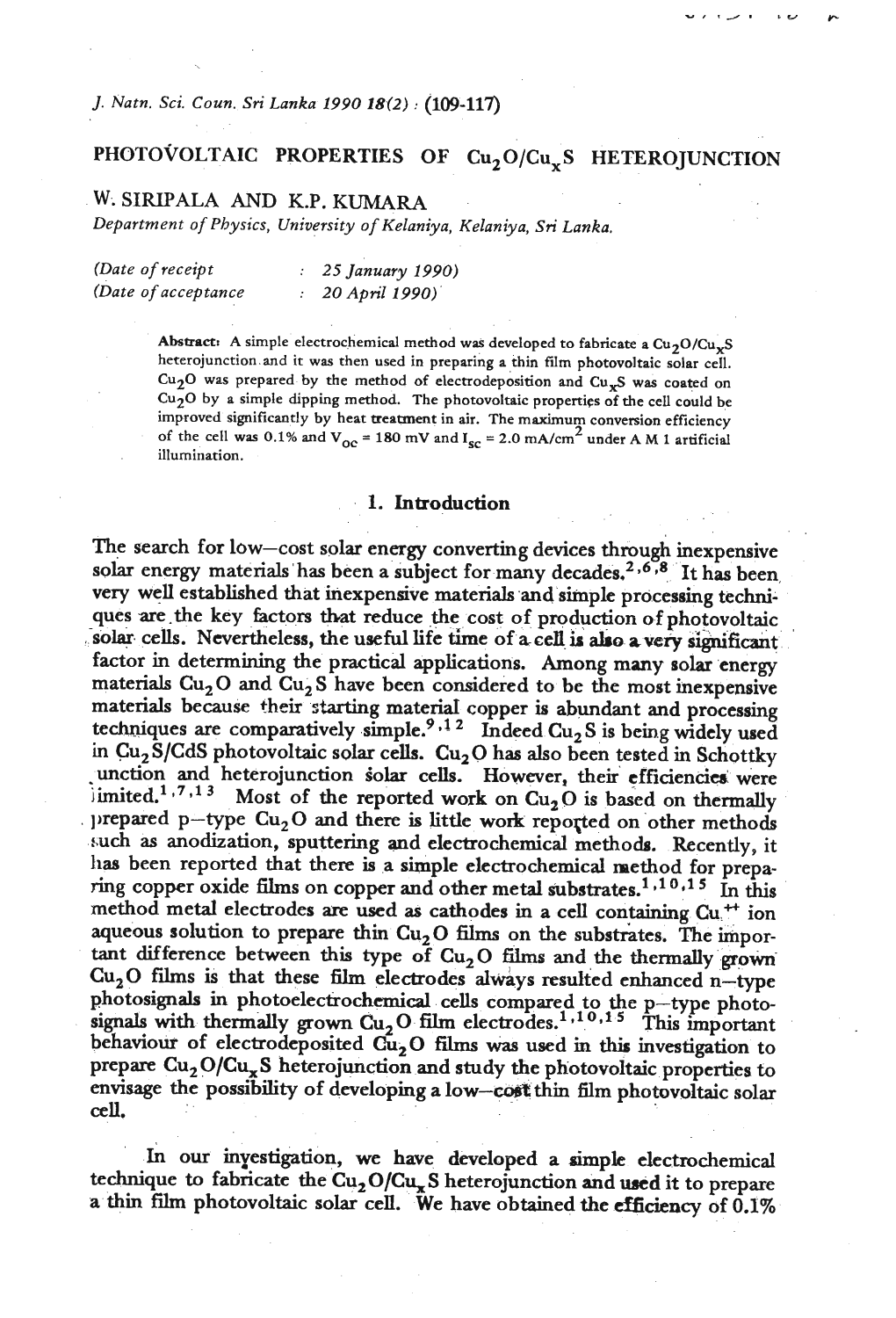with the cell parameters  $V_{oc}$  = 180 mV and  $I_{sc}$  = 2 mA/cm<sup>2</sup> under AM 1 illumination. We have also observed that the efficiency of the cell could be improved significantly by heat treatments in air . The stability of the cell **was** also good.

#### 2. Experimental

**Thin** cuprous oxide films were deposited on copper substrates by the previously reported method of electrodeposition.<sup>12</sup> Copper plates (2x2 cm<sup>2</sup>) were initially polished with sand paper and then washed, degreased and nn~ed in distilled water and **them dipped** in an ammonium **&hide solution**  carried out at a constant current density of 10 mA/cm<sup>2</sup> with a copper anode and an aqueous electrolyte containing 0.3M cupric acetate. The temperature of the electrolyte was maintained at **80°c** and it was stirred contineously using a magnetic stirrer. 5 **min.** of electrodeposition **was** sufficient to obtain a uniform film with considerable thickness. **This** fdm was rinsed in distilled water and then dipped in an ammonium sulphide solution (1% by volume) at  $70^{\circ}$ C for 2 sec. to prepare a uniform  $Cu_xS$  coating on Cu20. **This** was rinsed. again in distilled water and **then** dried in air. A : mechanically pressed platinum grid was used as the front contact of the cell while the back contact was made to the substrate.

Since prepared cells produced relatively low photoresponses, the cells were heat treated in **air** for different lengths of time at different temperatures, in order to improve the photovoltaic properties. Each time the light induced short-circuit current and the open-circuit voltage of the cell were monitored to find out the optimum values **of** the heat treatment temperature and the time. Light intensity was measured with an International Light . **IL** 1350 Radiometer and current and voltages were measured with Keithly Model 197 digital multimeter.

Sheet resitance values of the films were measured using the conventional four-probe technique. Probes were made with a platinum wire and the **separation** between the probes was 2 mm and the contact area was 1 mm<sup>2</sup>. The IV characteristics were linear over the ranges used in this experiment.

#### 3. **Results** and **Discussion** .

The **variations** of the short circuit current and the open circuit voltage with the 'duration of heat treatments at different temperatures **are** shown in Figure 1 and Figure 2. It **can** be clearly seen that the prolonged heat treatments, would destroy the performance of **tht** cell. However, there is **an** optimum time and temperature at which the cell produces the highest photoresponses. Unless otherwise stated. **we** have heat treated the cells to **this**  optimum value ptior to the subsequent measurements. Figure **3** shows the **dark** and light current-voltage characteristics of the cell (a) before (b) after heat treatment. High rectification factor and high photoresponces are evident in heat treated cells. The short-circuited spectral response of the **cell** is shown in Figure 4.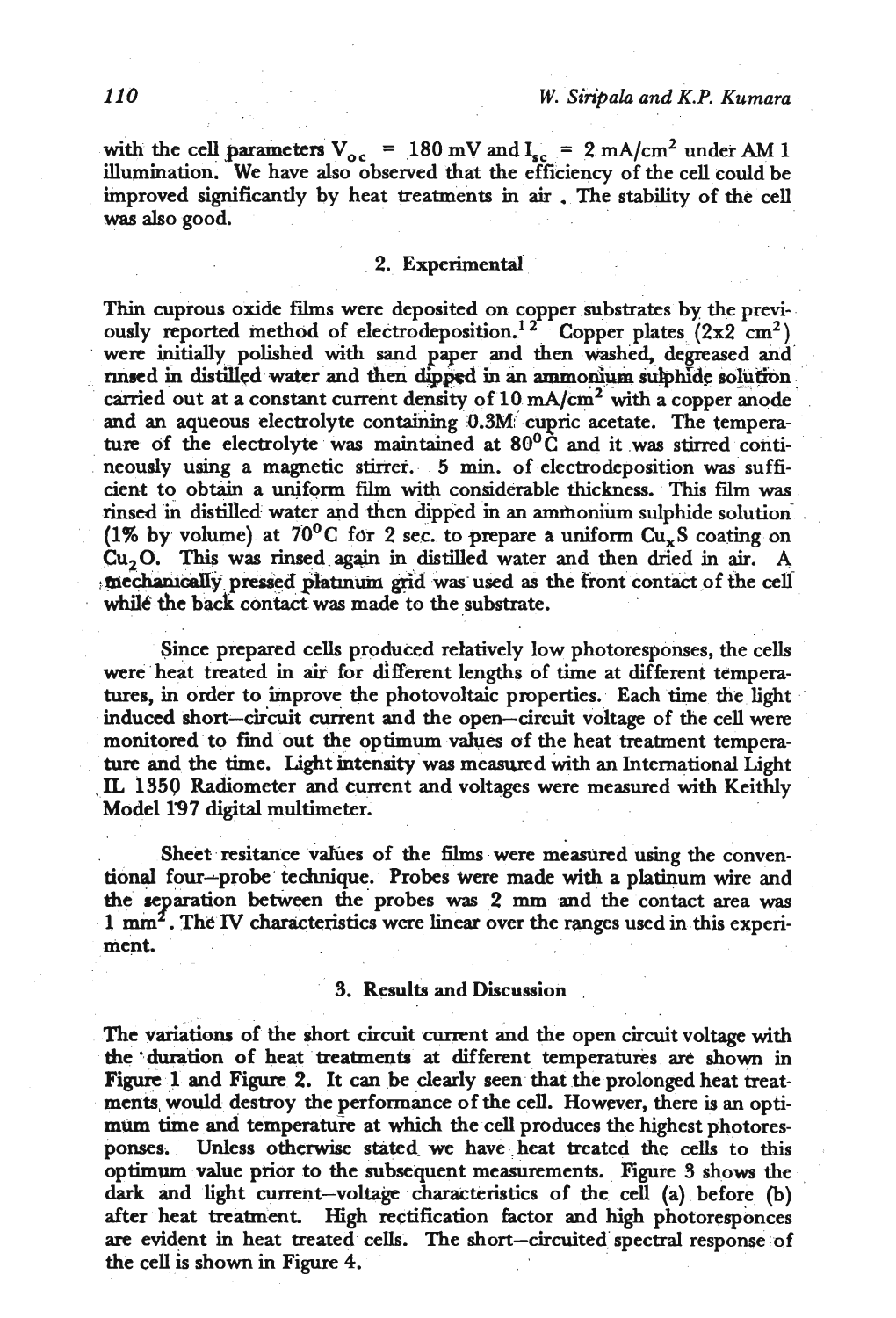*Photovoltaic Properties of* Cu2 **O/Cu,S** *Heterojunction* 



Figure 1 : **Variations of the short circuit current of Cu<sub>2</sub>O/Cu<sub>x</sub>S cell with the duration of heat treatment in air at different temperature? Intensity of illumination**   $= 200$  mw/Cm<sup>2</sup>.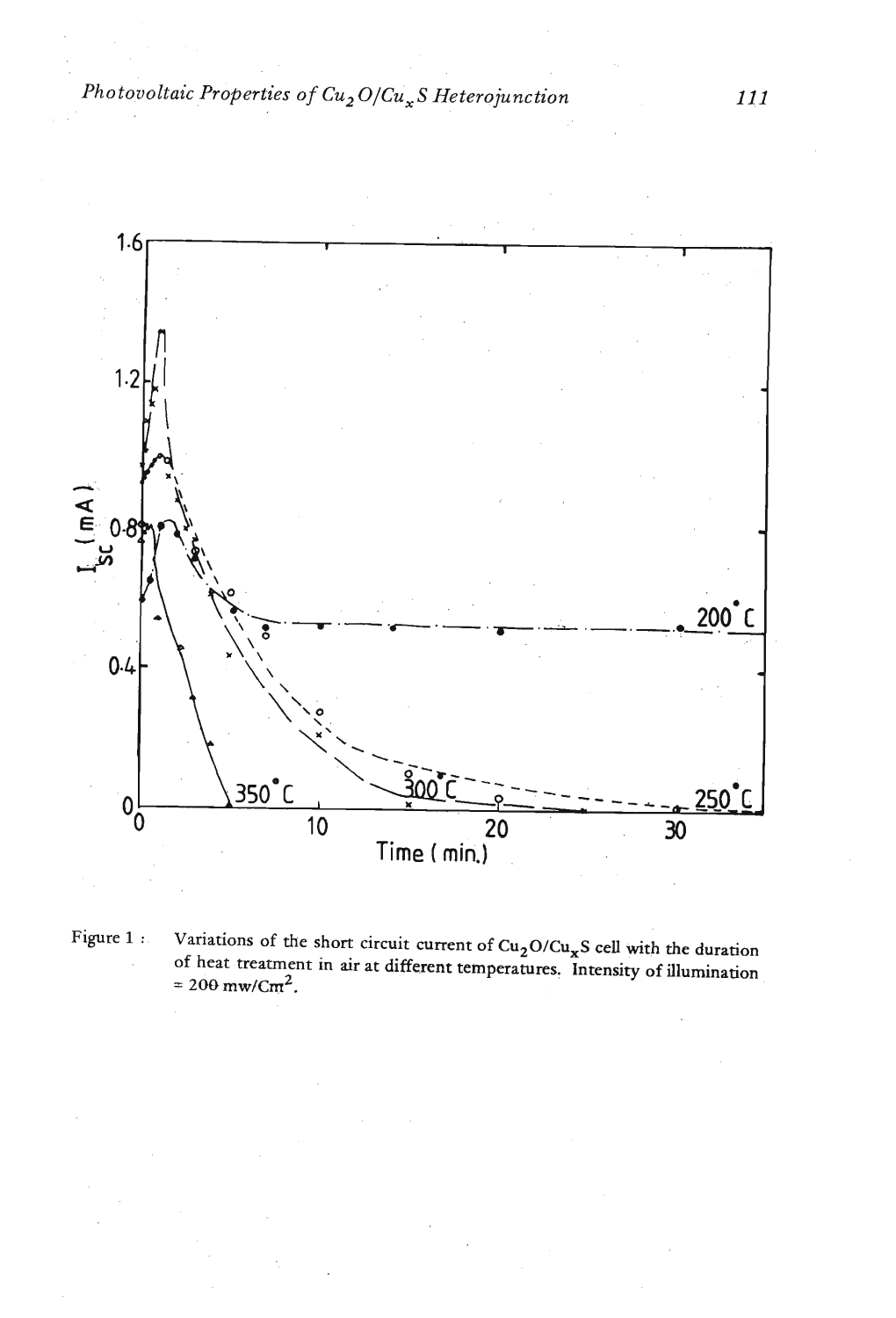

Variations of the open circuit voltage of  $Cu_2O/Cu_xS$  cell with the duration Figure 2: of heat treatment in air at different temperatures. Intensity of illumination<br>= 200 mw/Cm<sup>2</sup>.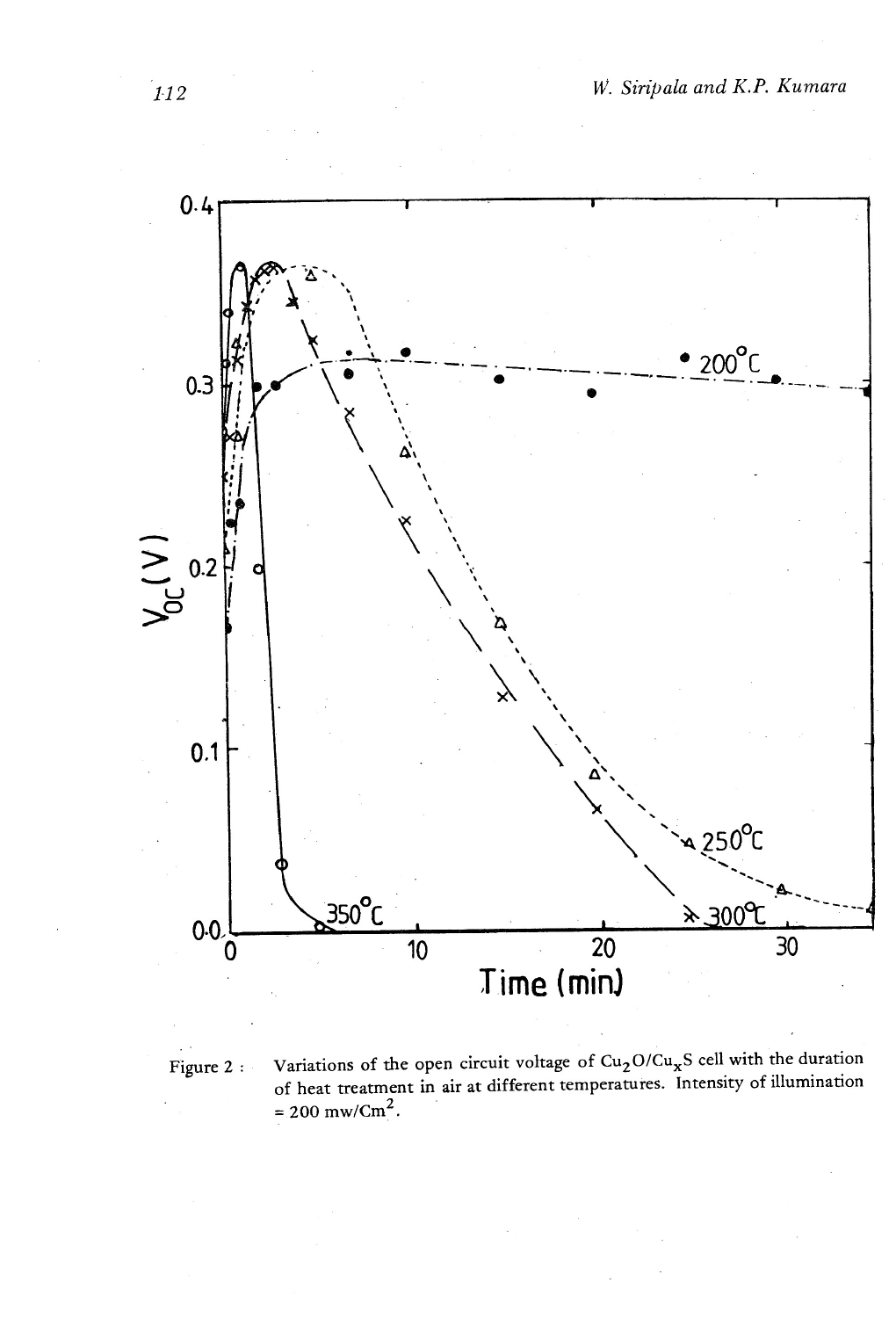

Figure 3 : Dark and light current voltage characteristics of Cu<sub>2</sub>O/Cu<sub>v</sub>S cell (a) before  $(b)$  after, heat treatment in air at  $300^0C$  for 2 minutes.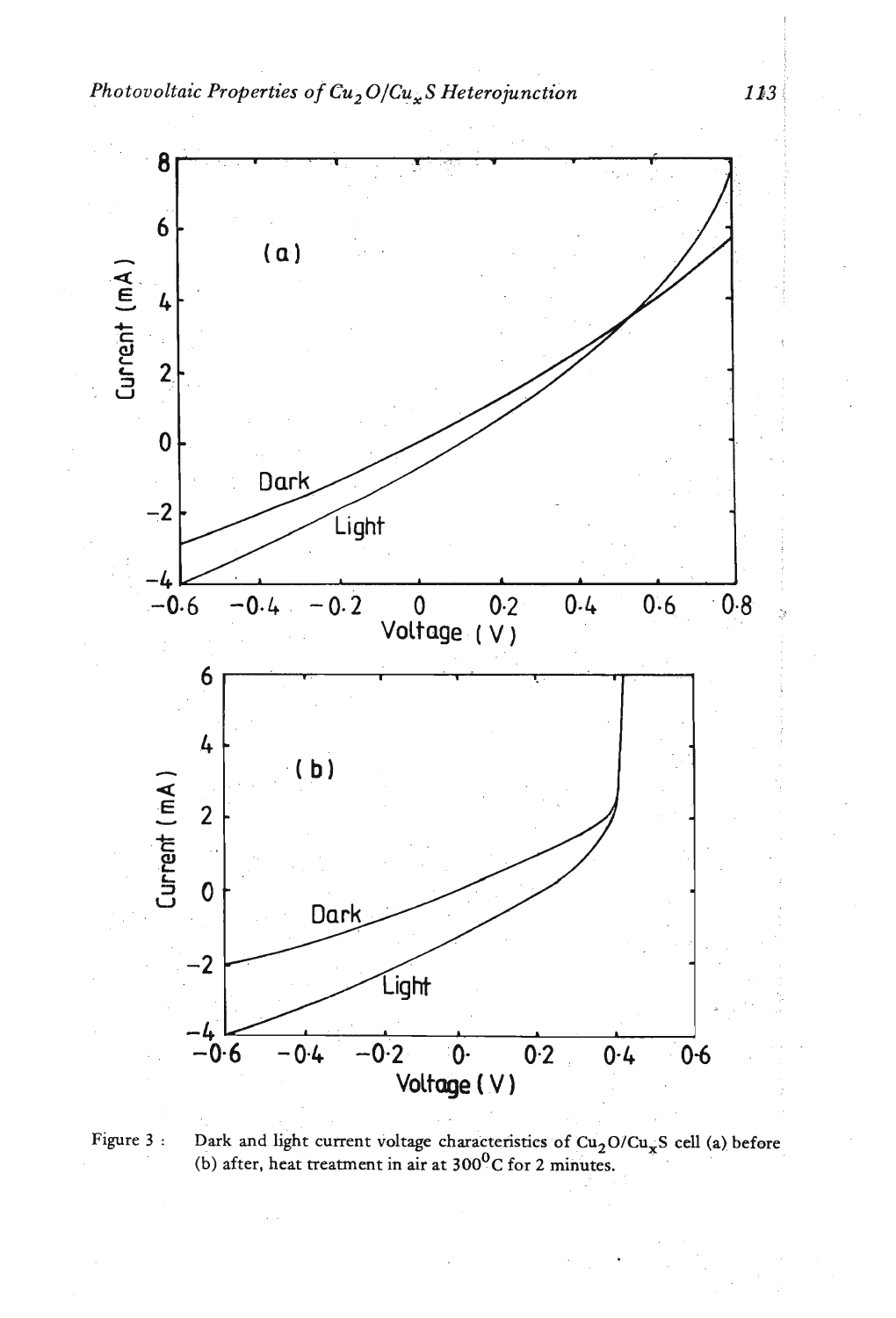



The photovoltaic characteristics of  $Cu<sub>2</sub>O/Cu<sub>x</sub>S$  cells were measured at 100 mW cm<sup>-2</sup>. The effective cell area was  $0.38$  cm<sup>2</sup>. The open circuit voltage and the short circuit current were 180 mV and 2.0 mA/cm<sup>2</sup> respectively. We have tested the stability of the cell in continuous illumination under the short circuit conditions. Periodically the open circuit voltage **and**  the-short circuit currents were monitored. We have repeated the experiment with **an IR** water filter to reduce the possible heating effects of the cell. The results are shown in Figure 5 and it is evident that the heating effects has also contributed to the initial decrease in photoresponse of the cell.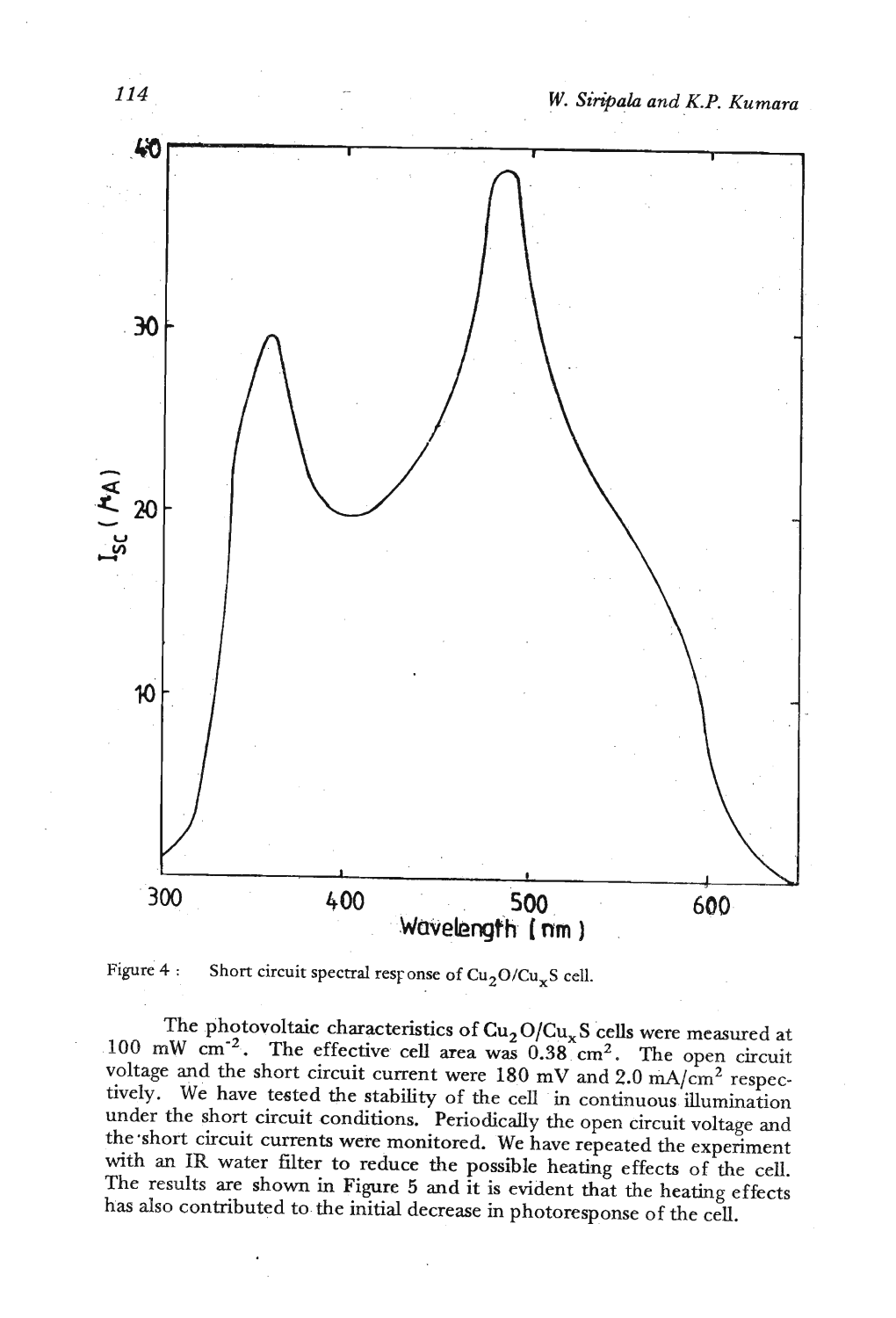

Figure 5: Variations of short circuit current and open circuit voltage with time under the constant illumination of intensity 60 mw/Cm<sup>2</sup>. Dotted line curves were obtained with an IR water filter.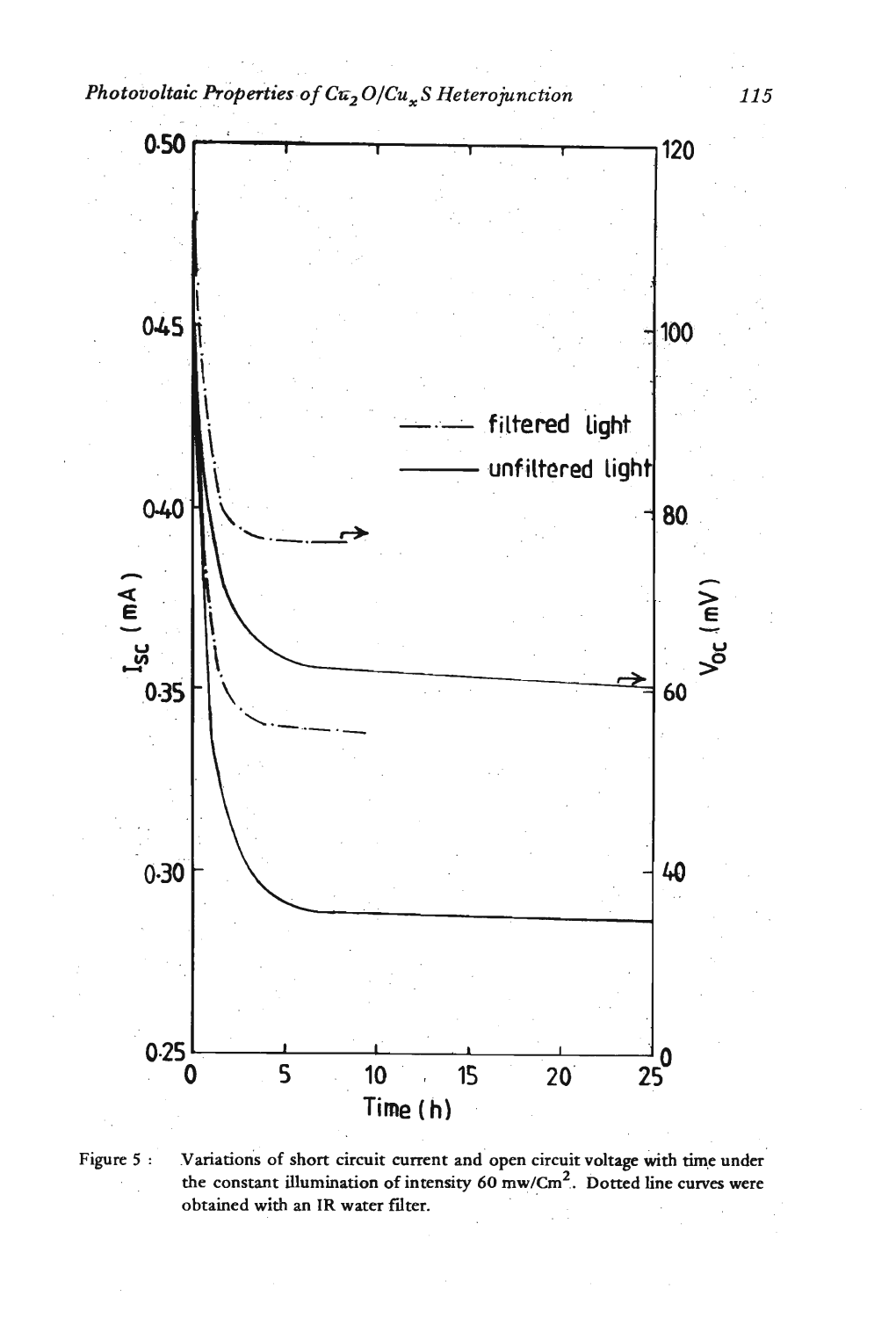Figures 1 and 2 clearly indicate that the photoresponse of  $Cu<sub>2</sub>O$ Cu,S thin film cells could be improved significantly by proper heat treatments. **Similar** results have been reported earlier on CdS/CuxS thin film photovoltaic solar cells.<sup>3,5</sup> We have made use of the simple method of sheet resistance measurements in monitoring the changes in the  $Cu_2O/Cu_xS$ heterojunction upon heat treatment.<sup>3</sup> We first measured the sheet resistance of Cu<sub>2</sub>O films coated on copper substrates and observed no significant resistance values (for the obvious reason of current shunting through the metal substrate) and **this** was true even after the films were heat treated. When  $Cu<sub>x</sub>S$  film was coated on  $Cu<sub>2</sub>O$  film the sheet resistance value increased to about 300  $\Omega/\square$  and this value reached about 1500  $\Omega/\square$  after the heat treatment (these values may vary somewhat from sample to sample, however, the order of magnitude remains the same). **This** result is a good indication that the shunt resistance of the  $Cu_2O/Cu_xS$  heterojunction may have increased upon the heat treatment. The increase in photoresponses as shown in figures 1 and 2 is also in favour of this idea. One important aspect of the heterojunction under the investigation is that the  $Cu<sub>2</sub>O$  films are prepared by the method of electrodeposition and they produce n-type photosignals in photoelectrochemical cells irrespective of the well established result of p-type photosignals with thermally grown Cu2 **0** films. Indeed, the thermally grown  $Cu<sub>2</sub>O$  films did not produce the enhanced photovoltaic effect  $(\dot{V}_{oc} \sim 1 \text{ m}\dot{\tilde{V}})$ ,  $I_{sc} = 2\mu A$ ) and the increase in the sheet resistance values were also negligible, when they were coated with Cu<sub>x</sub>S films. Therefore, the electrodeposited  $Cu<sub>2</sub>O$  films may be creating a heterojunction with p- $Cu<sub>x</sub>S$  which is able to separate electron-hole pairs efficiently. The detailed nature of the junction characteristics of  $Cu<sub>2</sub>O/Cu<sub>x</sub>S$  is not the subject of this paper except the photovoltaic effect of the junction. Indeed, the exact band profile at the junction may be very useful in a detail study.

As shown in figure 5, both open circuit voltage and short circuit current decrease initially upon the continuous illumination. However, they become constant after some time. It is clear, as mentioned earlier, that the heating of the cell has also contributed to the initial decrease in photosensi-. tivity.. Other than the heating, the possibilities such as the charging of the defect traps<sup>4,11,14</sup> and long term changes in the chemical compositions of the materials<sup>3</sup> are not excluded at this stage. However, the important observation, in our opinion, is that the cell does not totally degrade upon the continuous illumination.

The conversion efficiency of the  $Cu_2O/Cu_xS$  thin film photovoltaic solar cell that we report here is **0.1%.** Undoubtely this value is very low compared to many thin film solar cells. The reflection losses at the surface has not been accounted for in the calculation. On the other hand, the front contact made by mechanically pressing a platinum grid may be producing a series resistance to the cell and thereby limiting the efficiency. Also, the number of grid lines has not been optimized. Therefore, in considering the above factors, it can be seen that the cell efficiency can be increased further. Nevertheless, the maximum reported efficiency values of  $Cu_2O$  based